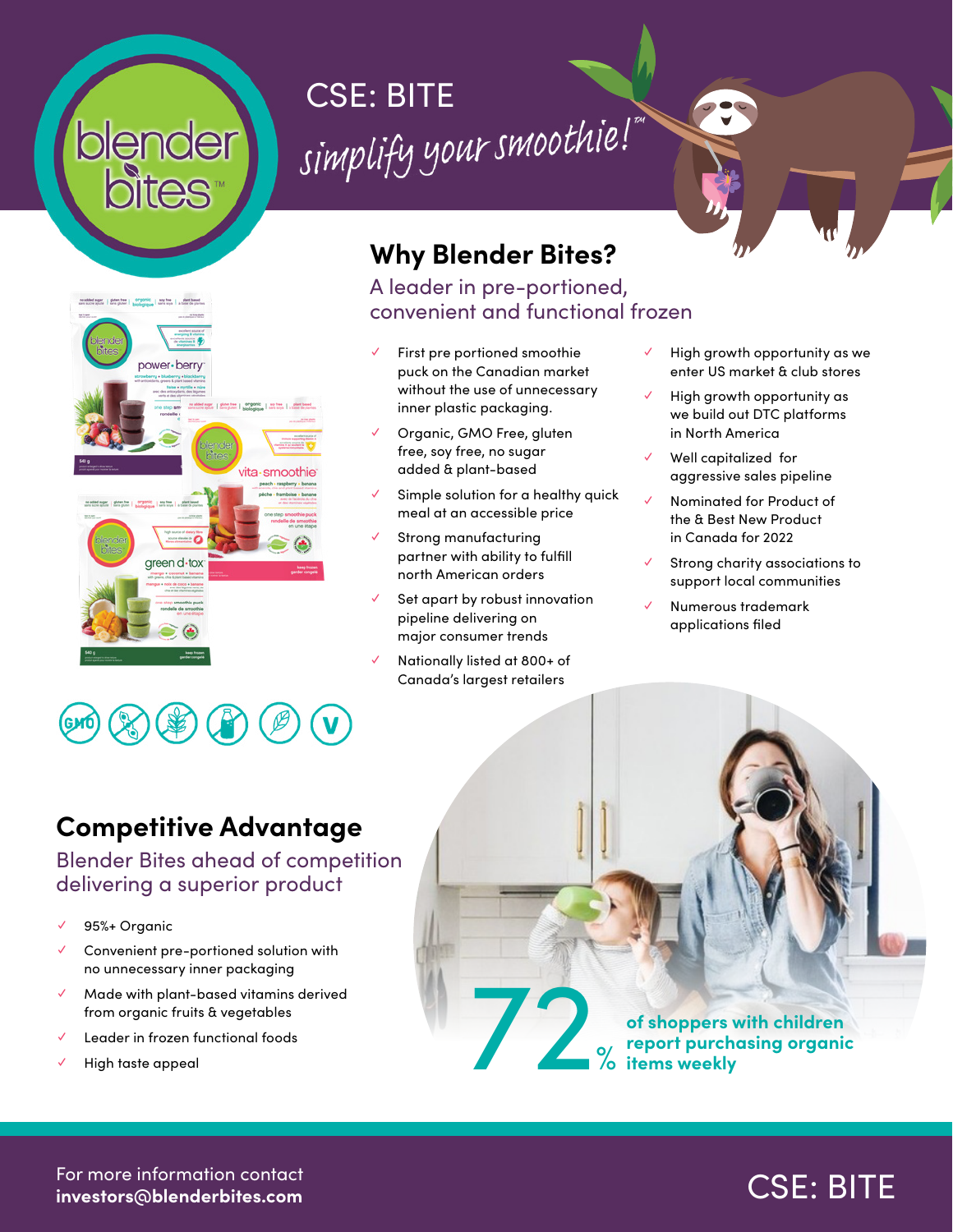# **blender**

## CSE: BITE<br>simplify your smoothie!

North American Smoothie Category trajectory





#### **Share Capital Structure**

February 10, 2022

| <b>Issued and Outstanding</b>               | 38,966,710 |
|---------------------------------------------|------------|
| Warrants at \$1.60                          | 2,598,800  |
| Warrants at \$0.80                          | 12,500,000 |
| Options at \$1.25                           | 850,000    |
| <b>Fully-diluted Issued and Outstanding</b> | 54,915,510 |

#### **Our Retail Partners**

Strong Canadian distribution; 2022 planned US market expansion



#### **DATA SOURCES**

**Organic Food Market Share, Key Growth Trends, Major Players, and Forecast By 2026** | *MarketWatch* **Global Organic Food Market Report 2021** | Opportunities And Strategies, Market Forecast And Trends | *Latest Global*

For more information contact **investors@blenderbites.com**

### CSE: BITE